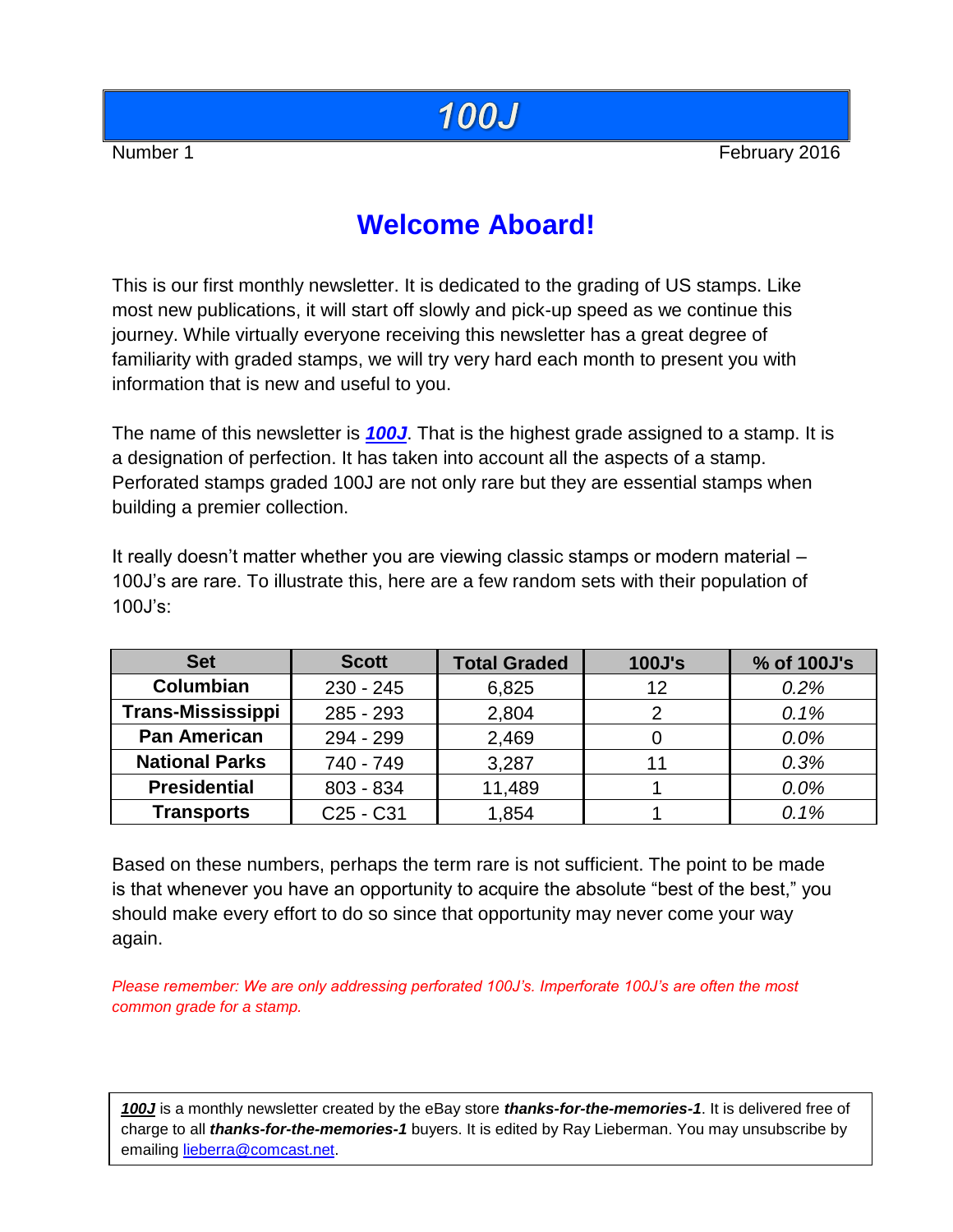# **Editor's Thoughts – The Impact of Grading**

You would suspect that everyone would be waving the grading flag. Unfortunately, this is not what has happened.

In my opinion, when we look back years from now, we will see that grading actually saved our hobby. Despite all the positive aspects of grading (which we will discuss in another issue), I have a strong feeling that it is not looked upon with universal praise.

Before grading, dealers set their own standards. A "superb" stamp might actually be just a VF example. There were no standards – no sheriff in town. As a result, collectors were at a significant disadvantage. Dealers, on the other hand, had a significant advantage.

You shouldn't read this as a statement about a lack of honesty. While some may have played fast and loose with centering, many dealers gave it an honest attempt but without a set of standards, one dealer's opinion might be very different from another.

When I read my weekly copy of Linn's, I am disappointed to see few, if any, mention about grading. With grading representing the most positive impact to our hobby in my lifetime, why hasn't Linn's created a separate weekly column devoted to grading? If you look at the dealer ads, how many sell graded material vs. dealer opinions? It is a very low percentage. It appears that the traditional viewpoint is not a pro-grading one.

With a hobby declining on a continual basis, where are the established leaders and organizations openly embracing grading? I think that those dealers who have fully embraced grading will perform much better than those who do not. It may mean that we will need some more time before grading is fully recognized as a savior.

You can do your part by writing or calling Linn's and any organization you are of member of and present your feelings about grading. Change only comes as a result of people getting involved.

#### **100J of the Month**

Each month, we will display and discuss a graded 100J stamp. We are starting today with what might at first glance appear to be an unworthy candidate. After all, it is a common 1950's commemorative. This is, however, a perfect lead in to the subsequent database article.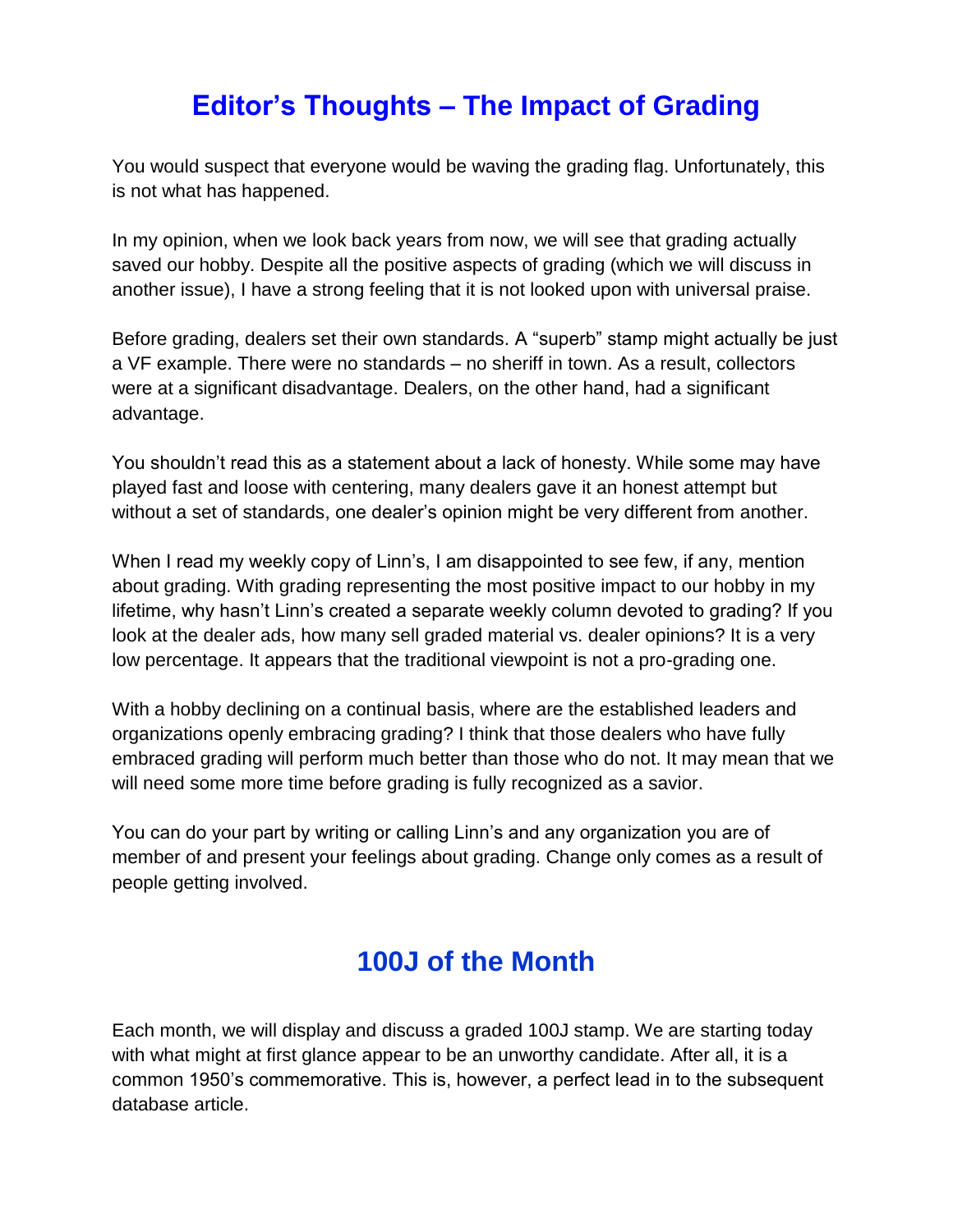

This stamp comes with a PF graded certificate (502322) dated February 16, 2012. I came into possession of this stamp through an east coast auction a few years ago.

| Cond | <b>Total Graded</b> |     |         | <b>Investment Grades</b> |     |       |      |  |  |
|------|---------------------|-----|---------|--------------------------|-----|-------|------|--|--|
|      | Total               | J's | $%$ J's | 98                       | 98J | 100   | 100J |  |  |
| NΗ   | 96                  |     | $0.0\%$ | 55                       |     | 25    |      |  |  |
|      |                     |     |         | \$55                     |     | \$155 |      |  |  |

Above is the latest PSE summary of this stamp. PF has only graded this one Scott 1017. This commemorative is easily found in grade 100. What makes this stamp worth discussing is the fact that of all the 118 1950 commemoratives, there are only two stamps graded 100J. The other is Scott 1107 – the 3¢ Geophysical Year. From our opening discussion about the rare nature of graded 100J stamps, having only 2 representing an entire decade of commemoratives makes these two definitely noteworthy.

As printing methods improved, jumbos have been hard to find. Some of the earlier US stamps are loaded with jumbos. Finding 100 jumbos in the modern era is like finding the mother lode. While Scott 1017 is a very common stamp, this example is a very rare and desirable stamp worthy of inclusion in the best collections.

The question to be addressed is what is this stamp worth? A question to be answered at another time.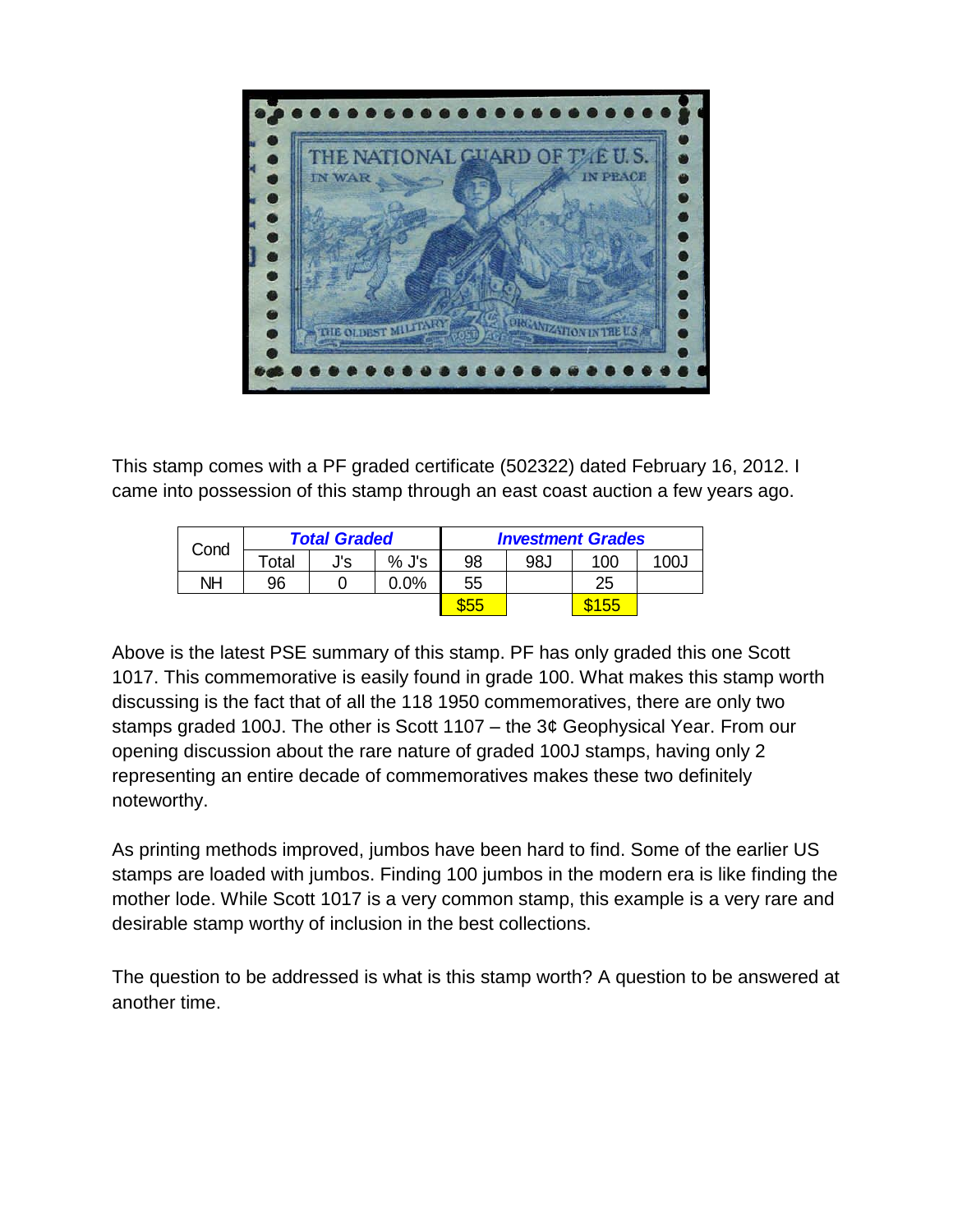# **Topic of the Month – Are Graded Hinged Stamps Priced Too Low?**

I am a BIG FAN of PSE. I thank them for introducing both grading and encapsulation. Single handedly they have done more to salvage our hobby than any other organization. While they do so many things correctly, there is one thing I will never understand – their pricing of hinged stamps.

I could approach this question from many different perspectives. I think I could write enough on this subject to generate a thick book. Since we have limited space, let me get right down to the crux of this issue.

Never hinged stamps have always commanded a premium over hinged stamps. This is understandable and seems logical. With grading, the never hinged premium becomes distorted. To demonstrate, let me illustrate this distortion with two stamps that I recently listed on eBay.



Scott 701: A previously hinged graded 98 is valued at \$90. A never hinged graded 90 is also valued at \$90.

The population of Scott 701 lists only 7 stamps graded higher than 98. There are 106 stamps graded higher than 90.

The never hinged premium for a 98 is 511% (\$550 NH vs. \$90 PH).

Based on this example, I think the valuation of the previously hinged 98 is too low when compared to the lesser graded 90 NH and the 98 NH stamps. You may not be convinced by this example but the next one should once and for all point to "crazy" hinged valuations.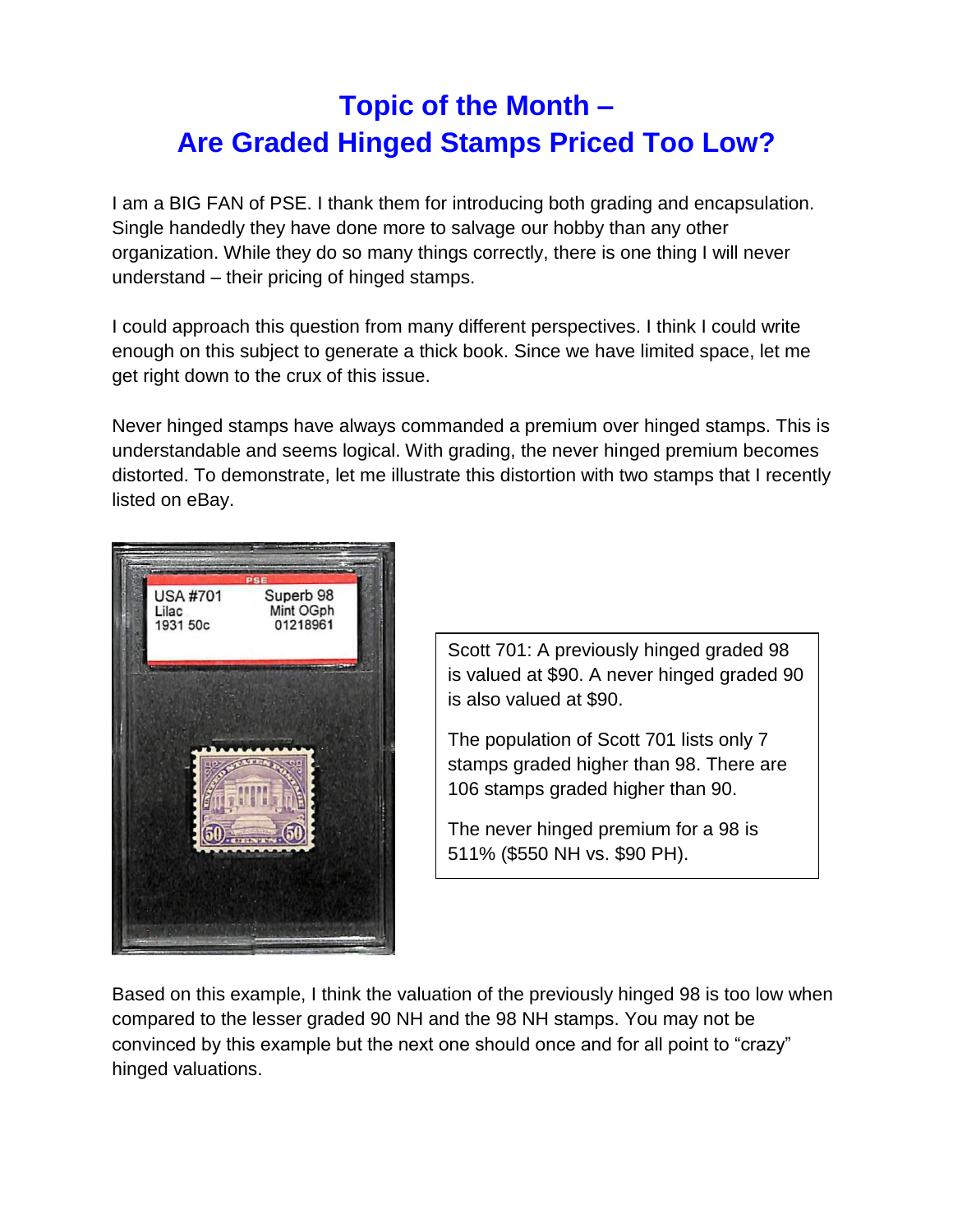

Scott 638: This stamp is a UPT – unique population top. It is the highest graded 638. It is graded 100 and is the only one.

PSE values this stamp at \$90. It also values a graded 95 at \$105 - \$15 more than the UPT graded 100!!

There are 37 stamps graded 95 or higher.

This is the finest centered Scott 638 in the entire world. Would you rather have this stamp or graded 95 NH? While there is no right or wrong answer to this question, I know which way I am leaning!

Seriously, I do hope that you now understand that graded hinged stamps are significantly under-valued. This creates a window of opportunity for those of you interested in collecting the best centered stamps in existence. You will be able to form great collections at a fraction of the cost of never hinged examples and be able to even acquire higher graded material for certain stamps (like this one).

## **Database of the Month – 1940 Commemoratives**

Thanks to PSE's database on their website, we can now perform a myriad of statistical analyses in the process of determining the collectability and valuation of graded stamps.

To introduce my statistical work, I have attached the 1940's database of 79 commemoratives. This includes all 1940's commemoratives in NH condition with the exception of the Famous Americans set (Scott 859-893) and the Overrun Nations set (Scott 909-921). Those two sets have their own separate databases.

The results of this analysis will make us much more informed. The raw data includes: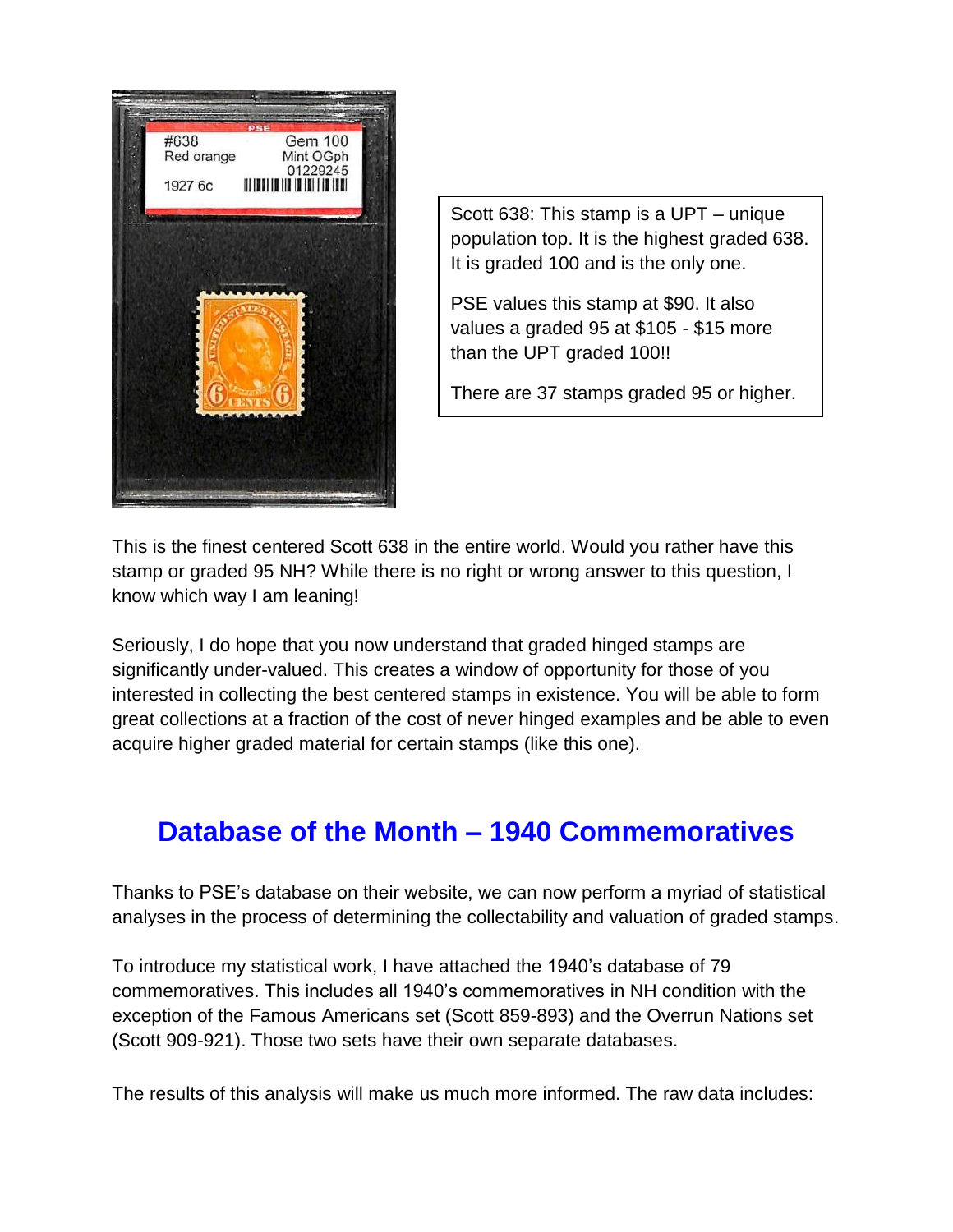|       |                     |  | All Graded Stamps / NH |             |                                                      | Stamps Graded 98 and Higher / NH |        |     |     |      |         |                 | <b>Sets</b> |
|-------|---------------------|--|------------------------|-------------|------------------------------------------------------|----------------------------------|--------|-----|-----|------|---------|-----------------|-------------|
| Scott | Face<br>Description |  | Tota                   | Jumbo's (J) |                                                      | Change                           | Graded |     |     |      | Total   | ' Total<br>% of | 98          |
|       | Value               |  | Graded                 | Tota        | $\overline{\phantom{0}}$<br>$\Omega$<br>Tota<br>% of | <sup>s</sup> Months              |        | 98, | 100 | 100. | ى98-100 | Gradec          | 100         |

The conclusions to be drawn from this analysis are far reaching. This analysis covers the six full months from September 1, 2015 through February 29, 2016. Here is a summary of the conclusions:

- During the six month period only 77 1940 commemoratives were graded and added to the PSE population chart. This means on average, each 1940 commemorative only increased by 1 new graded stamp in the six month period. This should alleviate concerns about massive quantities of stamps being newly graded and diluting valuations. I have noted this trend in other databases. See **"RAW DATA"** tab.
- During the six month period only 41 of the 77 were graded 98 or higher 98's increased by 29 and 100's increased by 12. See **"RAW DATA"** tab.
- During the six month period there were no additional jumbo's graded. See **"RAW DATA"** tab.
- During the six month period the distribution of the 41 graded 98+ stamps was as follows: 18 stamps had 1 additional 98+ grade stamp added, 4 stamps had 2 each added, 2 stamps had 3 each added and one stamp (Scott 945) had 9 stamps added. This means that 54 of the 79 1940 commemoratives experienced no change in their graded 98+ populations for the six month period. See **"CHANGE 98+"** tab.
- Among the 1940 commemoratives only four stamps had an assigned jumbo. This makes jumbo's rather special and in grades of 98J and 100J are worth acquiring. See **"JUMBO POPULATION"** tab.
- After 15 years of grading, among the 1940 commemoratives there are still 5 stamps that have no 100 graded examples. These stamps are candidates for you searching out a gem copy. See **"NO 100's"** tab.
- Since we feel that from this period only stamps graded 98+ are worthy of *Stamp Collecting for Investment*, we have stack ranked all 79 stamps by the total number of graded 98+ stamps. The numbers range from only 6 (Scott 899) to 164 (Scott 983). See **"NUM 98+"** tab. This stack ranking provides the base data for the last and most significant tab.